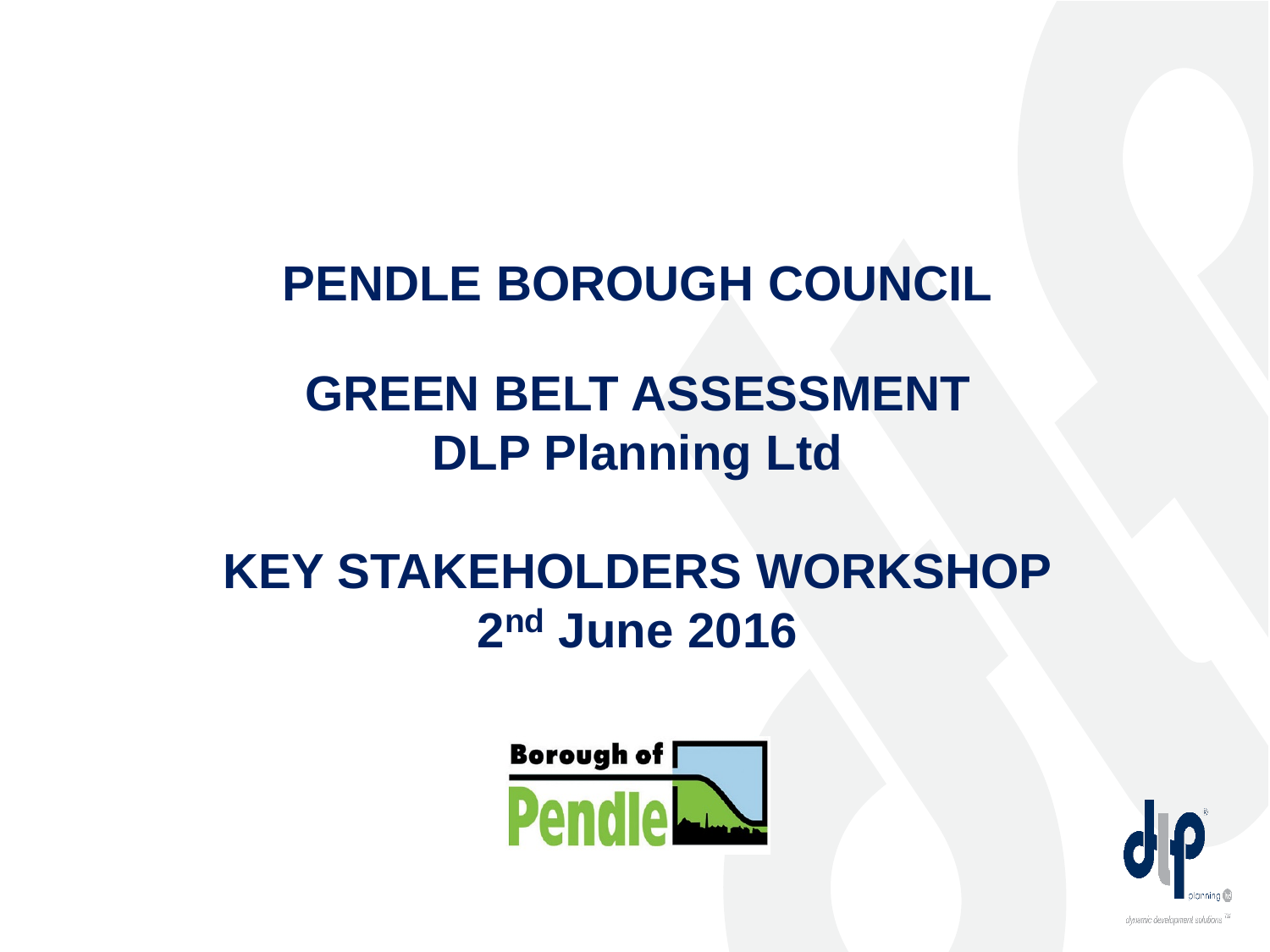### Pendle Green Belt Assessment

Pendle Green Belt Assessment

Green Belts; their purpose and definition

> Workshop; identification of land parcels

Feedback and Questions

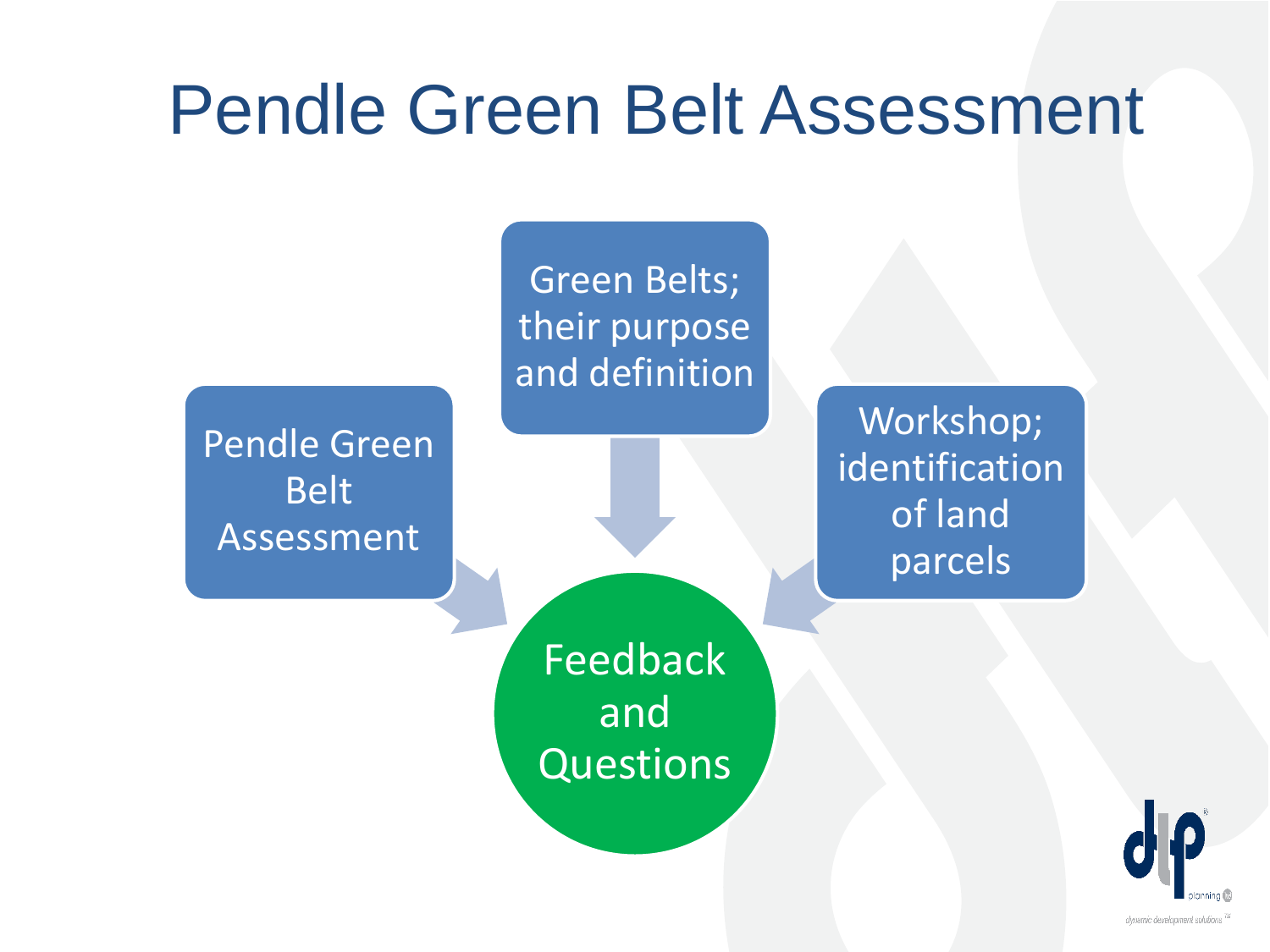## What is the Green Belt

#### **History of Green Belts**

- Control Urban growth
- Concept in England developed around London 1919 1944

#### **Green Belts Today**

National Planning Policy Framework (NPPF) – Section 9

Paragraph 79

*The fundamental aim of Green Belt policy is to prevent urban sprawl by keeping land permanently open; the essential characteristics of Green Belts are their openness and their permanence.*

Paragraph 83

*…Once established, Green Belt boundaries should only be altered in exceptional circumstances, through the preparation or review of the Local Plan…*



What is an exceptional circumstance?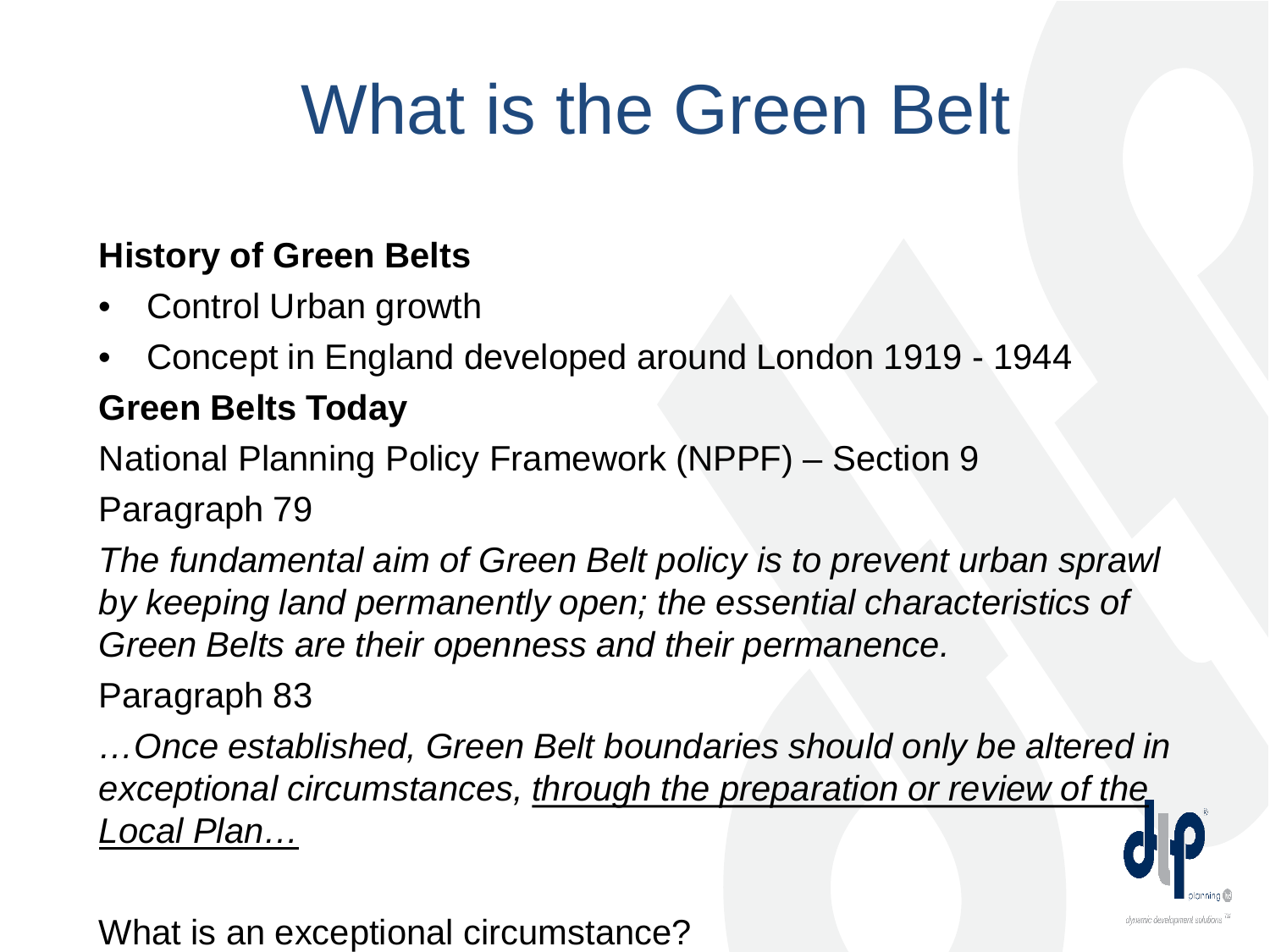## Green Belt in Pendle

North East Lancashire Structure Plan – 1979

*Green Belts will be established between or adjacent to…Padiham and Burnely (north of A671), Colne, Trawden, Colne and Foulrdige"*

The draft Lancashire Structure Plan (1987) was more specific

*…between Padiham/Burnley and Barrowford, Nelson and Barrowford, Barrowford and Colne, Colne and Trawden, Colne and Foulridge, Colne and Laneshaw Bridge*

Which came into effect on 4 January 1990.

But still the detailed boundaries needed to be defined in Local Plans.

After public consultation, public enquiry and modifications, the Pendle Local Plan was adopted in 1999 which formally designated the Green Belt

dynamic development solutions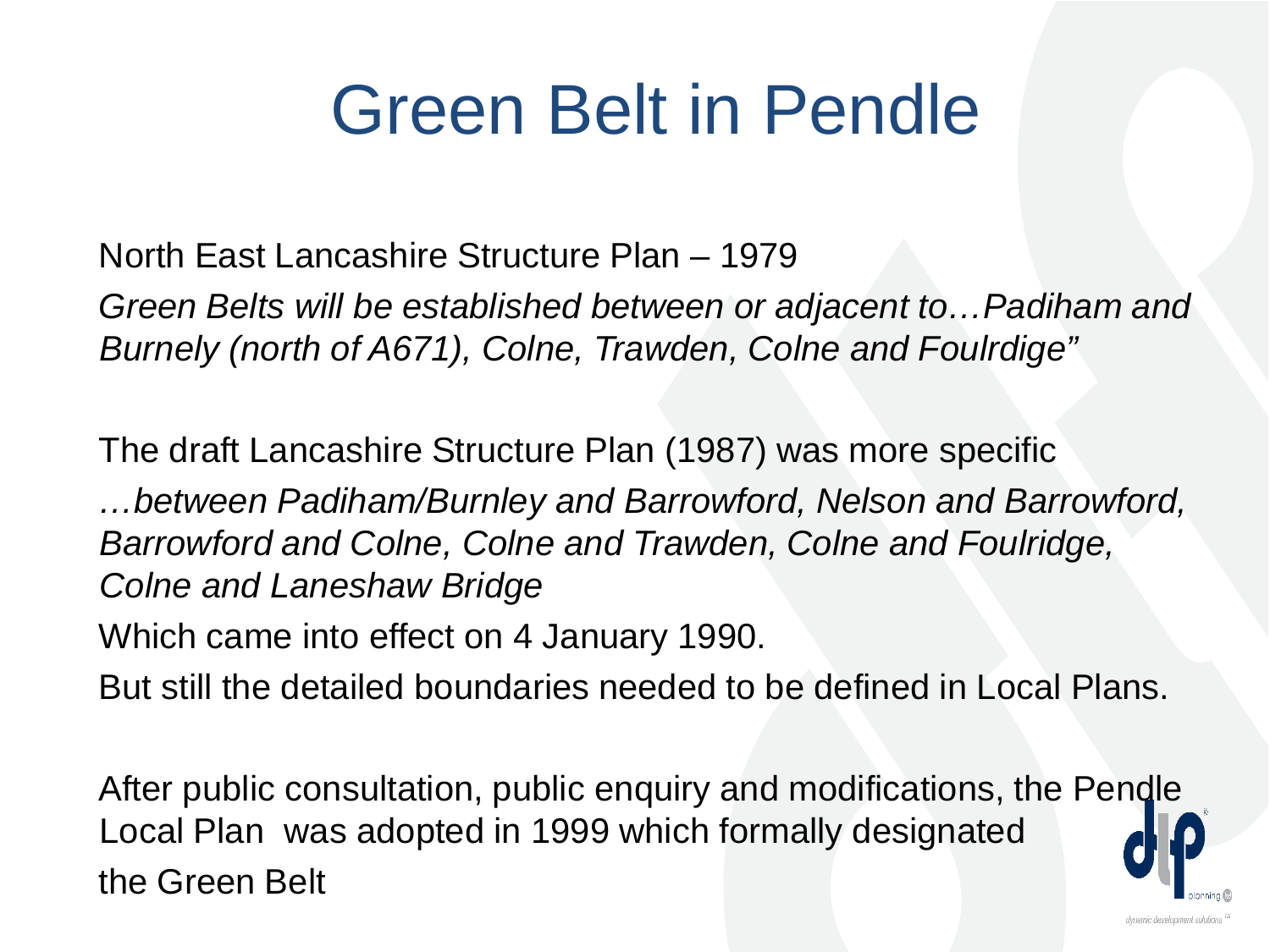# The 5 purposes of the Green Belt



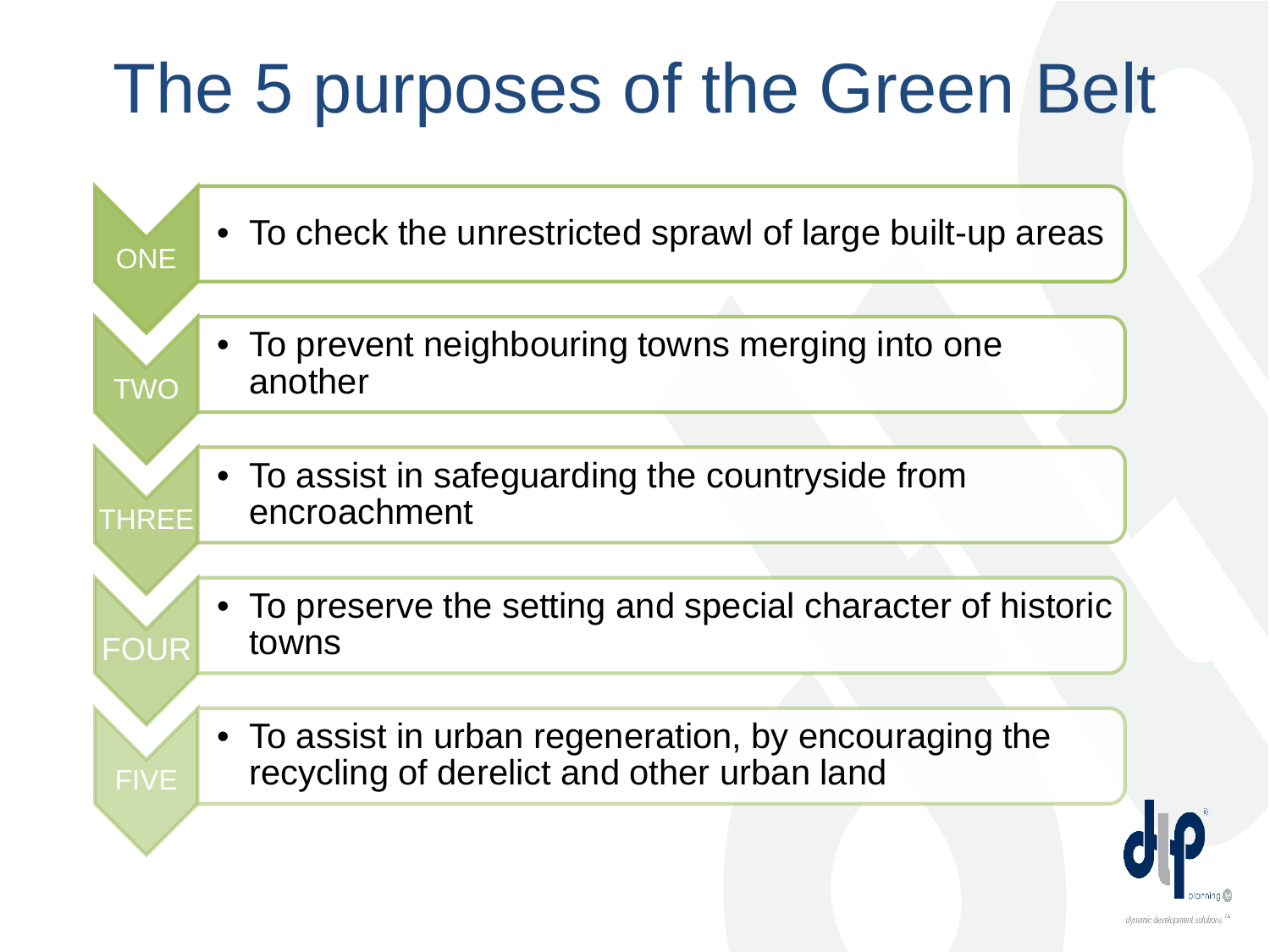### 1. To check the unrestricted sprawl of large built-up areas

- Sense of permanence
- Constrains the outer expansion of urban areas
- Sprawl vs. well located and planned urban extensions
- Periphery of settlements becomes the focus: are boundaries well defined (strong) and fit in the landscape setting?

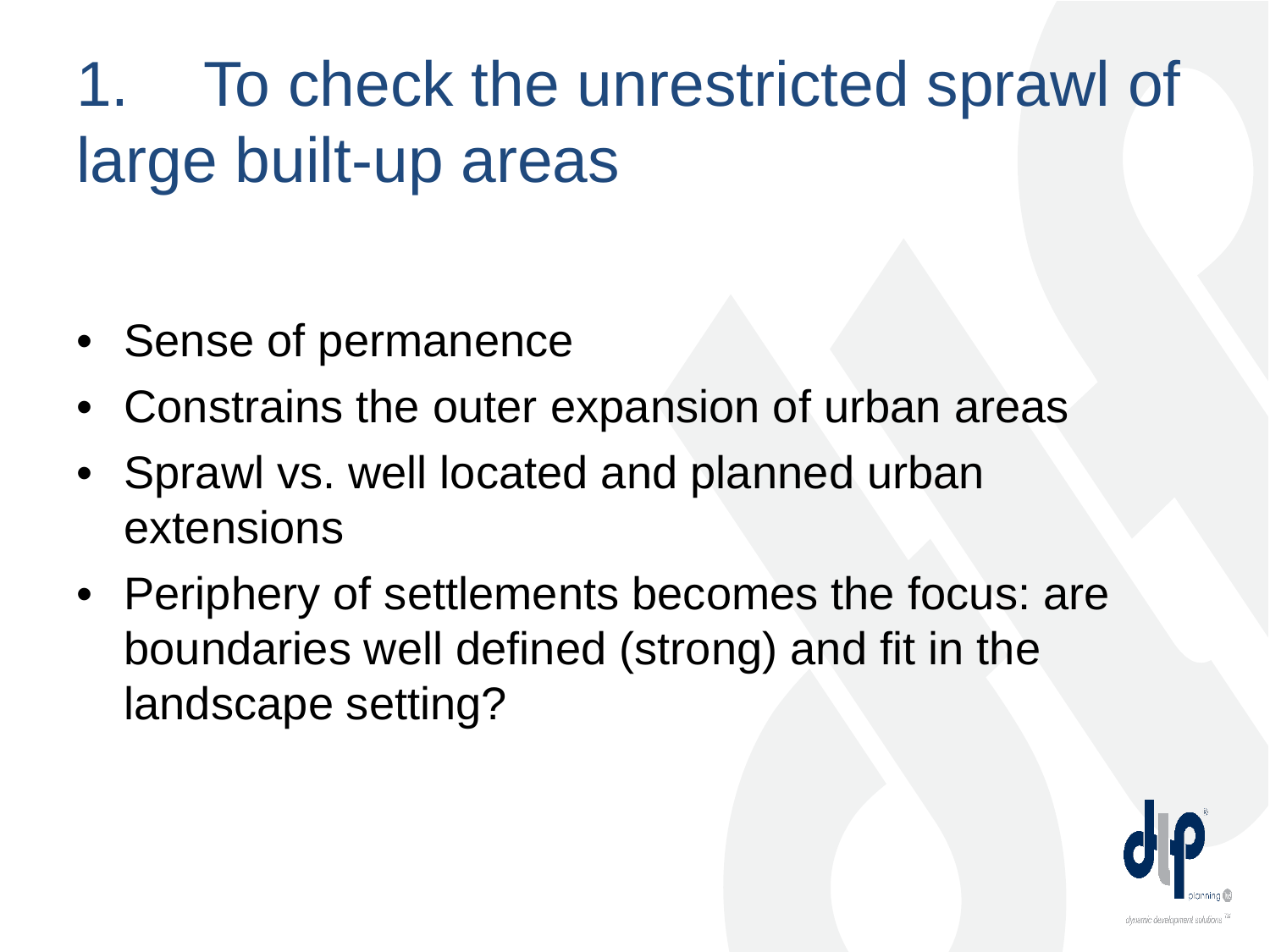### 2. To prevent neighbouring towns merging into one another

- Retain their separate identities and setting
- Clear physical and visual distinctions

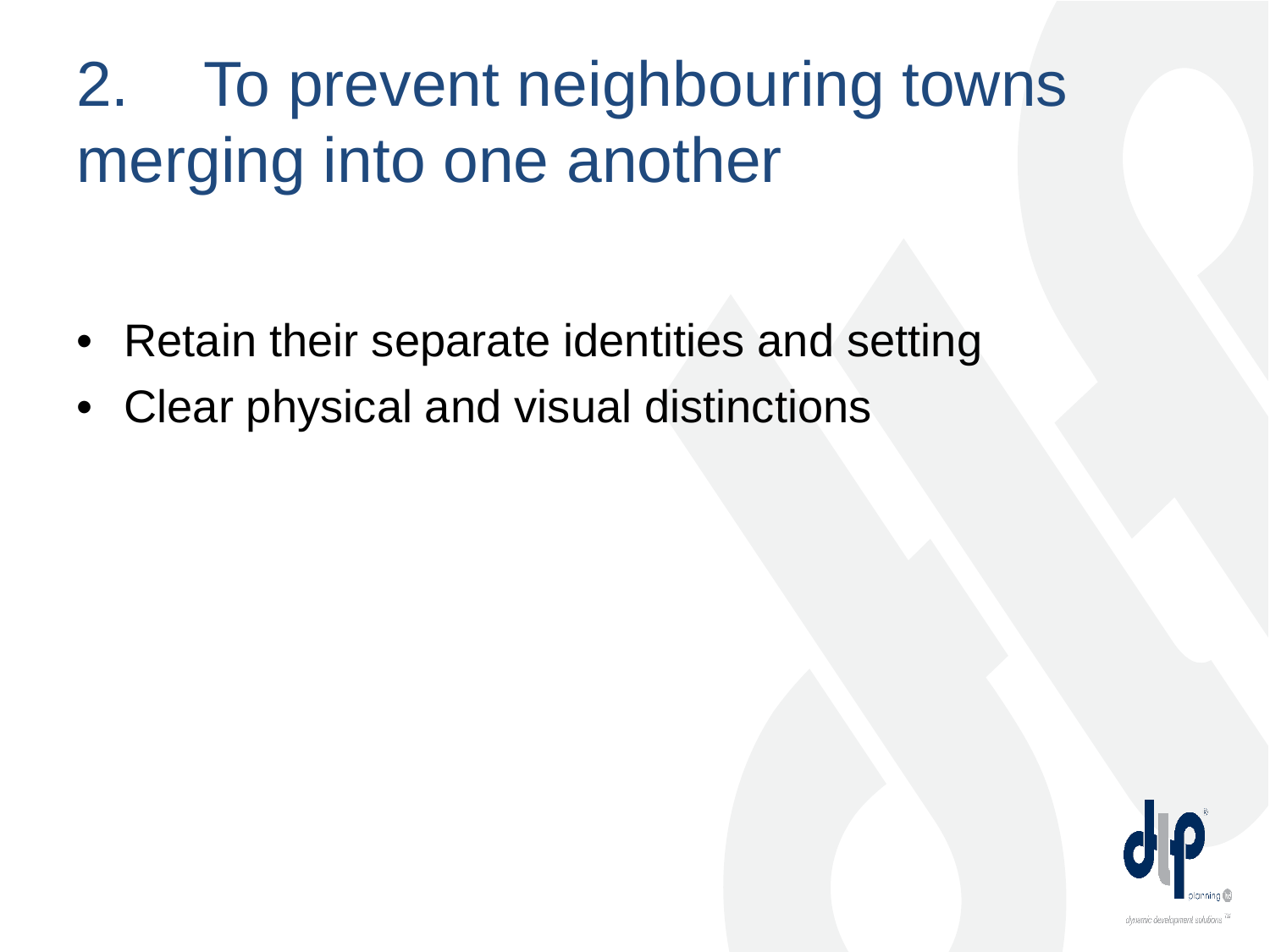3. To assist in safeguarding the countryside from encroachment

- Any Green Belt land at the periphery of an urban area could be seen to achieve this;
- Landscape quality not a reason for designating land as Green Belt, BUT landscape character assessments do inform the appropriate location for significant development
- How strong is the land parcel's rural character?

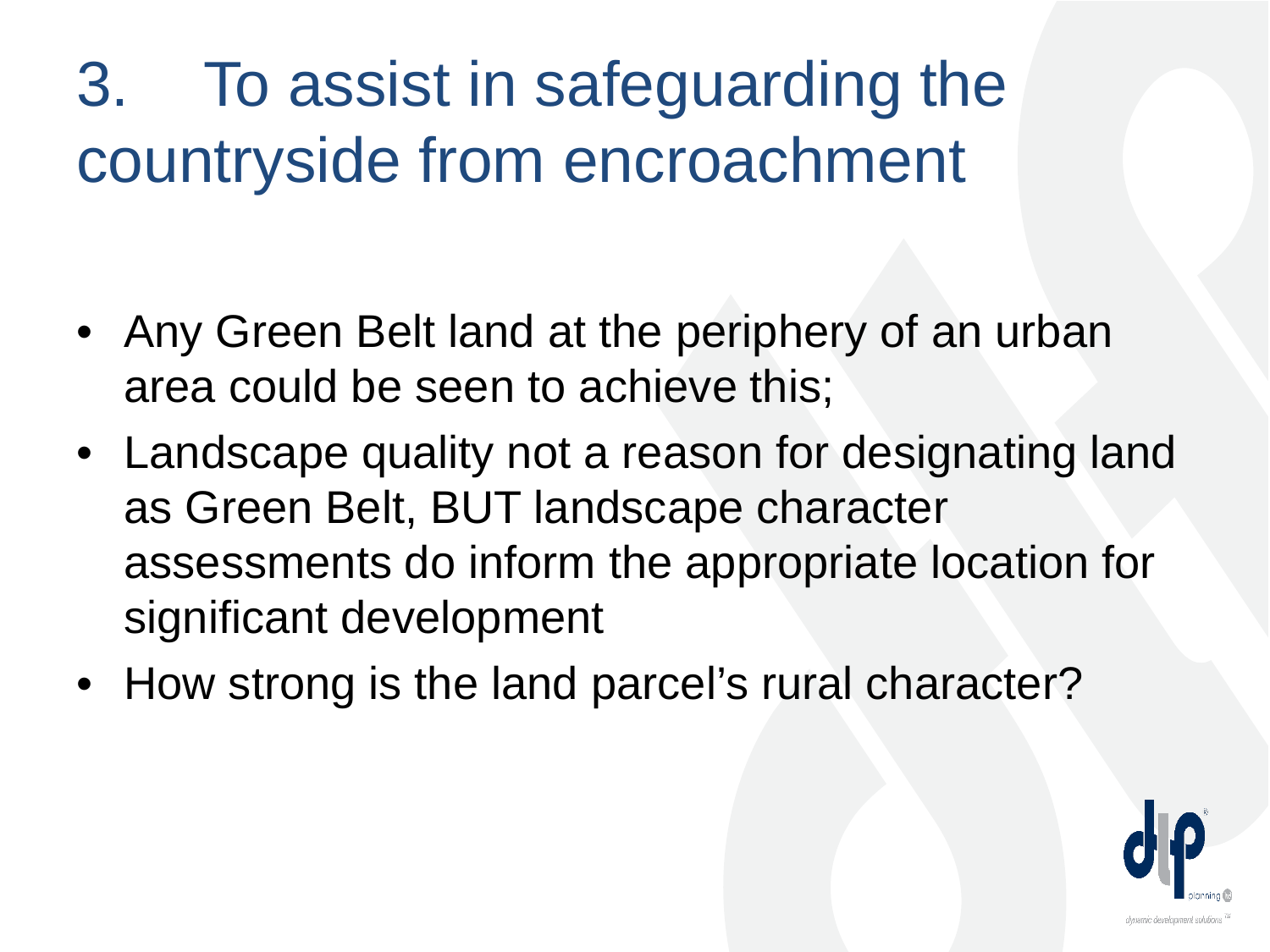### 4. To preserve the setting and special character of historic towns

- Protection of identified historic towns
	- Colne
	- Nelson
- Which historic features contribute to the special character of the town/have a direct relationship with the surrounding countryside?

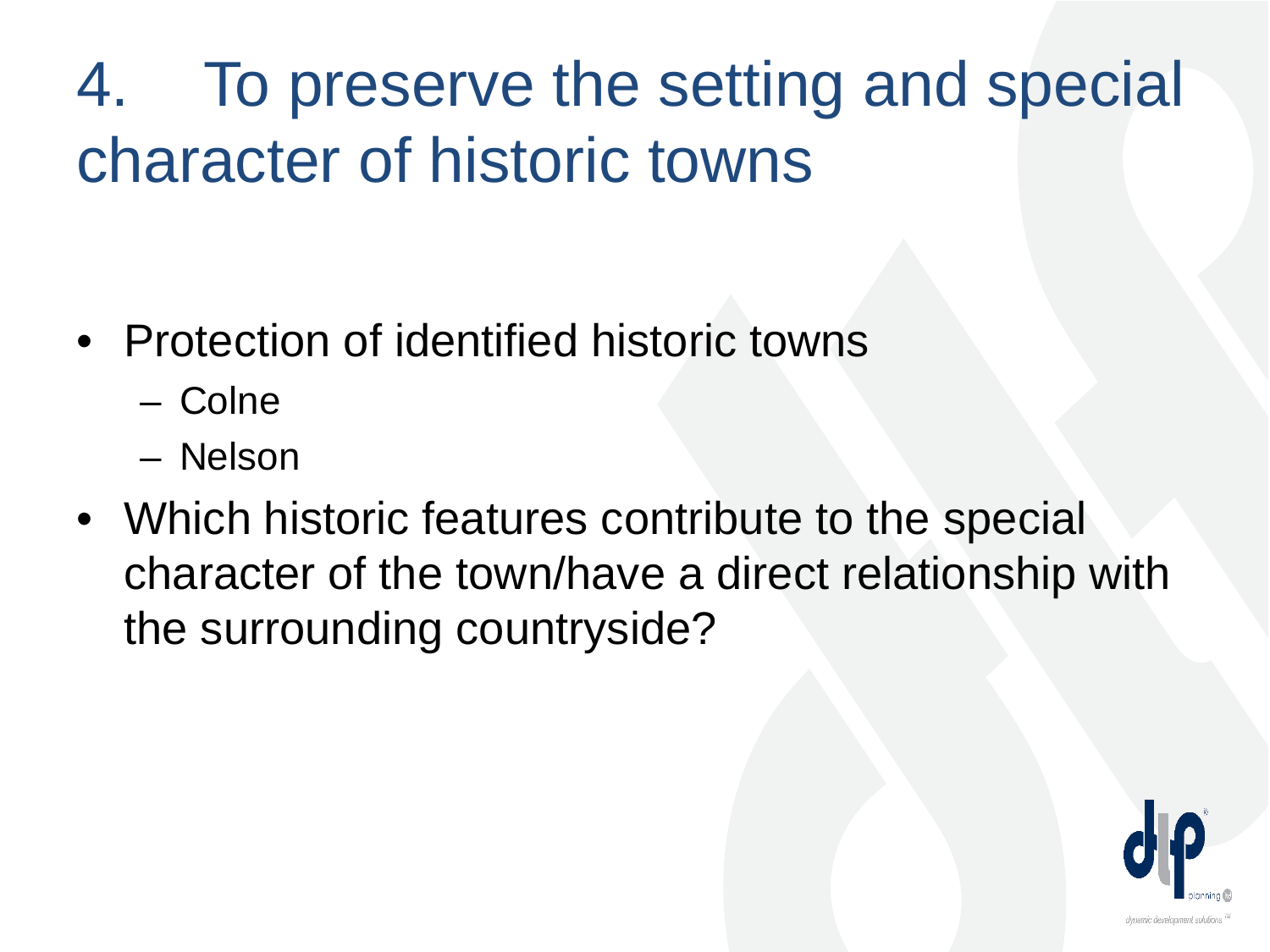5. To assist in urban regeneration, by encouraging the recycling of derelict and other urban land

- The overall restrictive nature of the Green Belt achieves this, rather than any specific land parcel.
- Some Green Belt release has the potential to be a catalyst for the regeneration of adjoining urban areas.

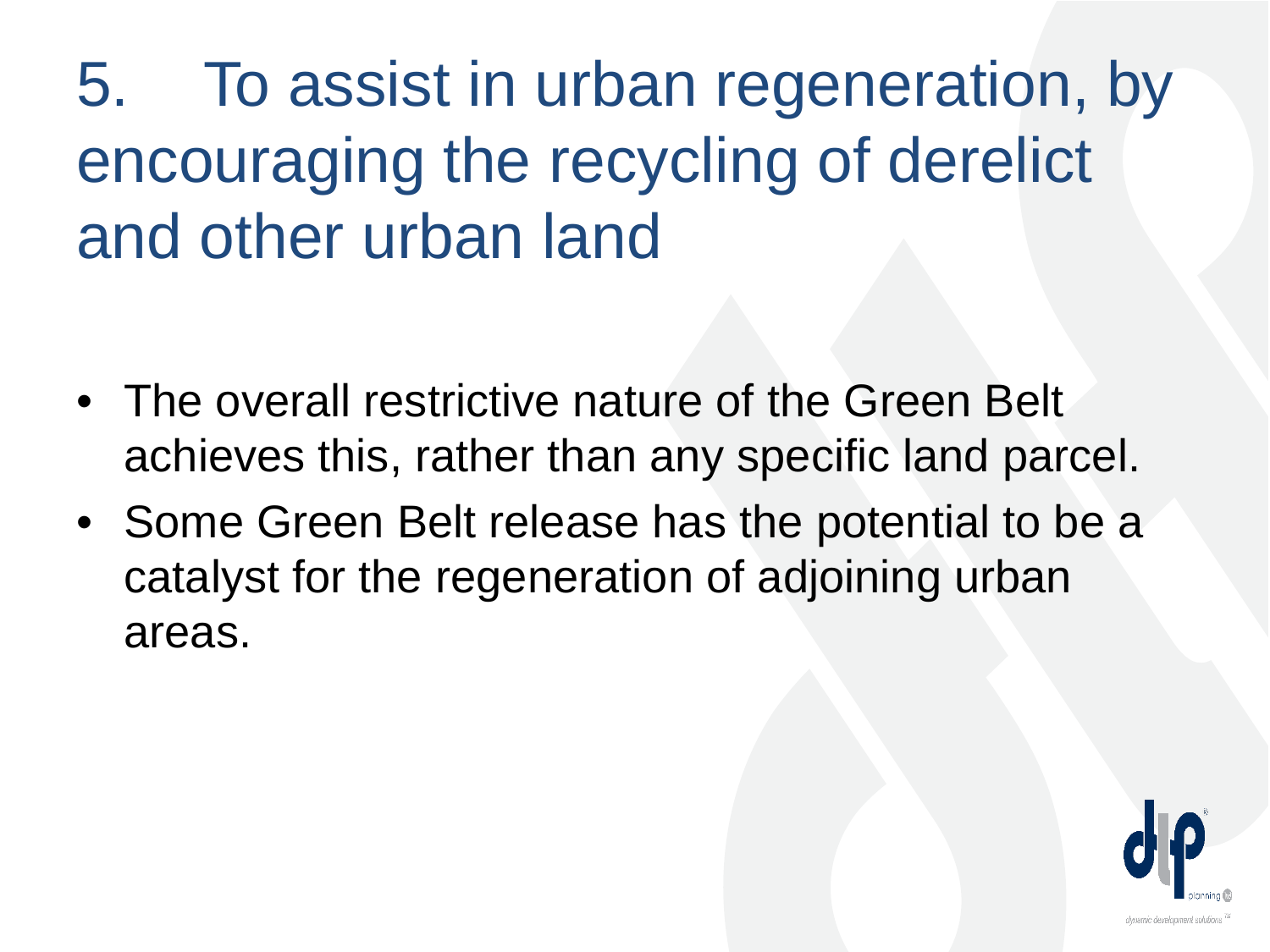## Unclear Definitions

| <b>Green Belt Purpose</b> | <b>Definitions</b>                                                              |
|---------------------------|---------------------------------------------------------------------------------|
| To check the              | <b>Sprawl</b> – spread out over a large area in an untidy or irregular way      |
| unrestricted sprawl       | (Oxford English Dictionary online).                                             |
| of large built-up         | <b>Large built-up areas</b> $-$ in the context of this study settlements in the |
| <b>areas</b>              | M65 Corridor spatial area.                                                      |
| To prevent                | <b>Neighbouring Towns</b> – Nelson, Colne, Brierfield and Barrowford.           |
| neighbouring towns        | <b>Merging</b> $-$ to combine or cause to combine into a single entity (Oxford  |
| from merging              | English Dictionary online). This can be by way of general sprawl (see           |
|                           | above); or                                                                      |
|                           | <b>Ribbon development</b> – the building of houses along a main road,           |
|                           | especially one leading out of a town or village (Oxford English Dictionary      |
|                           | online).                                                                        |

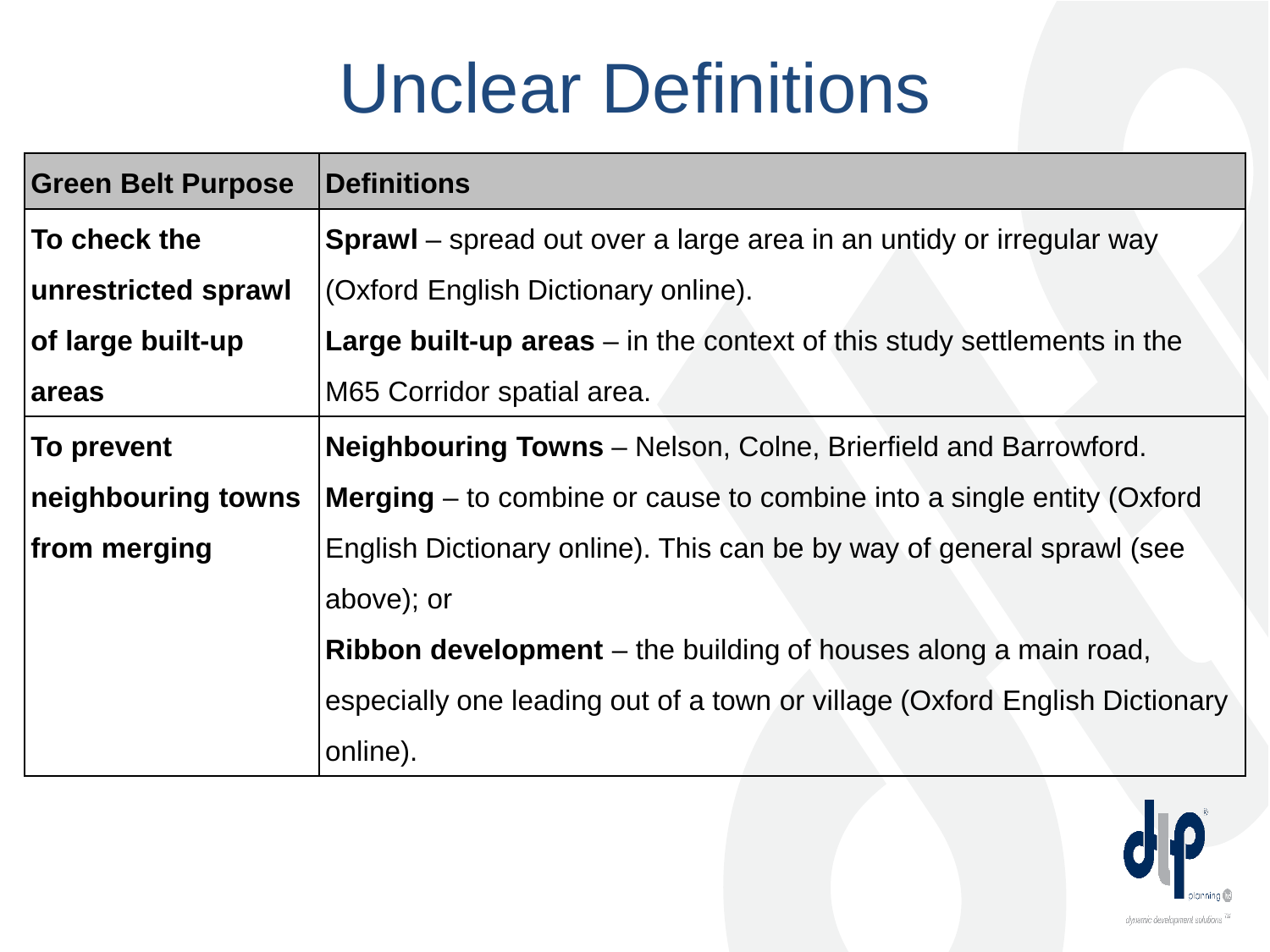## Unclear Definitions

| To assist in            | <b>Encroachment</b> $-$ a gradual advance beyond usual or acceptable    |
|-------------------------|-------------------------------------------------------------------------|
| safeguarding the        | limits (Oxford English Dictionary online).                              |
| countryside from        | <b>Countryside</b> – open land with an absence of built development (R) |
| encroachment            | (Lee Valley Regional Park Authority) v Epping Forest DC [2016]),        |
|                         | typically characterised by rural land uses including agriculture and    |
|                         | forestry.                                                               |
| To preserve the setting | <b>Historic town</b> – a settlement with a market charter and/or a      |
| and special character   | significant grouping of assets, which are protected by historic         |
| of historic towns       | designations or local policy.                                           |
| To assist in urban      | <b>Recycling</b> $-$ in this context the re-use of previously developed |
| regeneration by         | (Brownfield) land                                                       |
| encouraging the         |                                                                         |
| recycling of derelict   |                                                                         |
| and other urban land    |                                                                         |
|                         |                                                                         |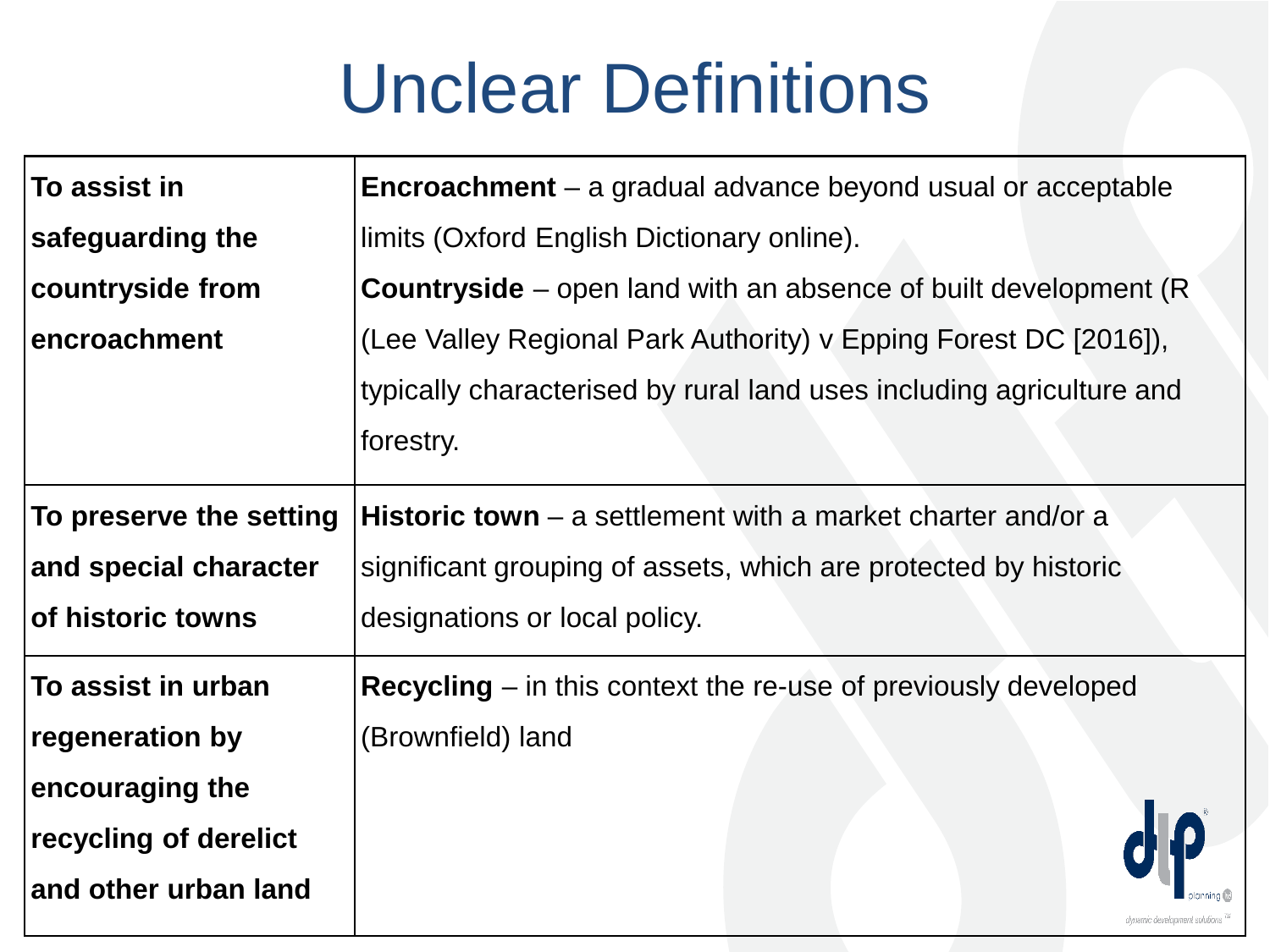### Green Belt Assessment for Pendle

**Stage 1 and 2** 

Methodology, Strategic Overview and Land Parcel Identification

#### **Stage 3 and 4**

Detailed Review of the Green Belt and Deliverability Assessment

> **Stage 5** Reporting

**Consult with Key Stakeholders**

#### **Consultation closes on Monday 20 June**

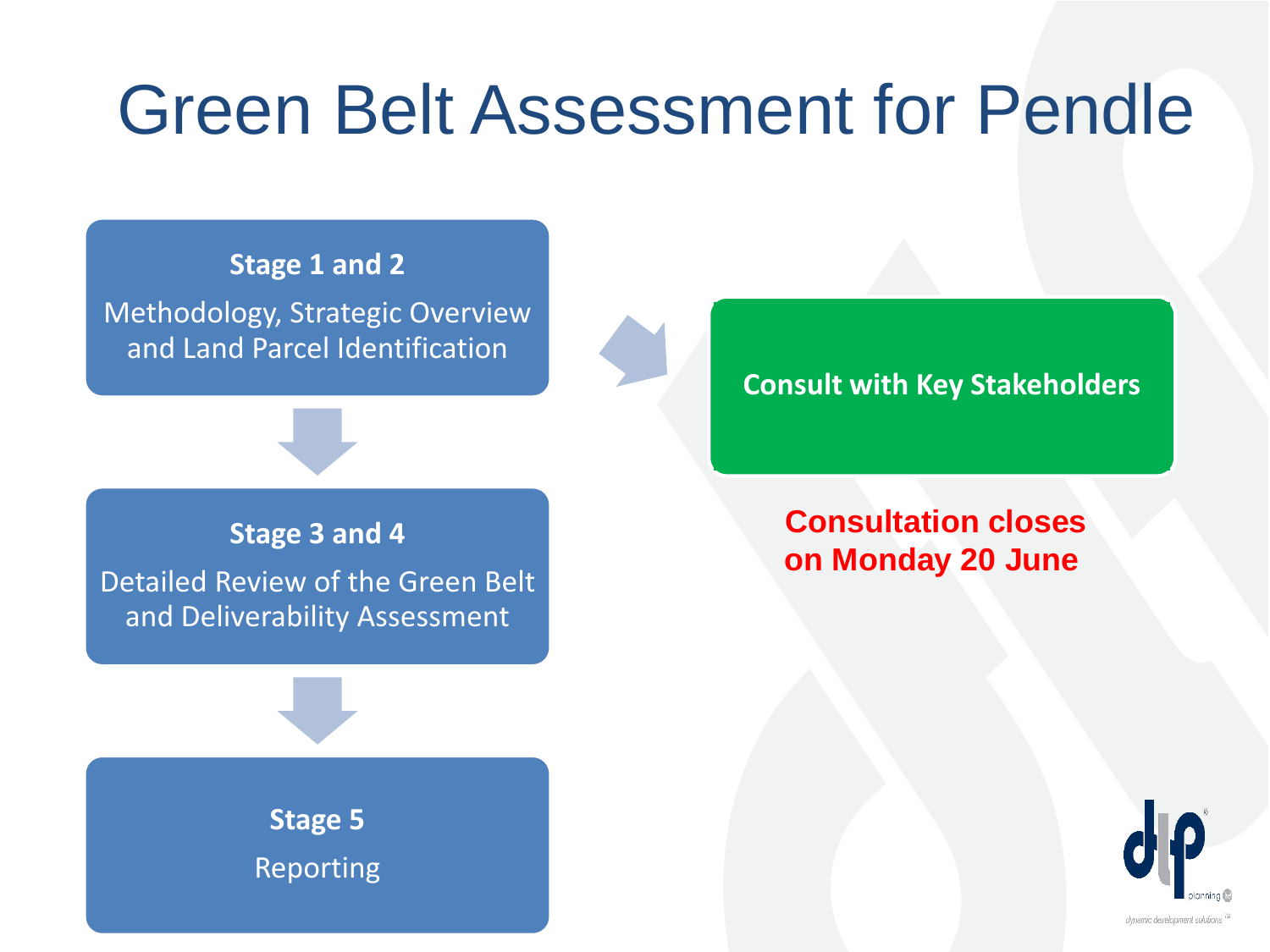## Identification of Land Parcels

- Green Belt will be divided into suitable and clearly defined parcels of land and we will also consider identifying some smaller more focused parcels of land close to existing settlement boundaries
- Consider areas beyond existing Green Belt to be added to the existing Green Belt
- Consider 'Protected Areas' within the assessment

The NPPF makes it clear that Green Belt boundaries should be robust and permanent. Therefore strong boundaries, which make sense on the ground, must be used.

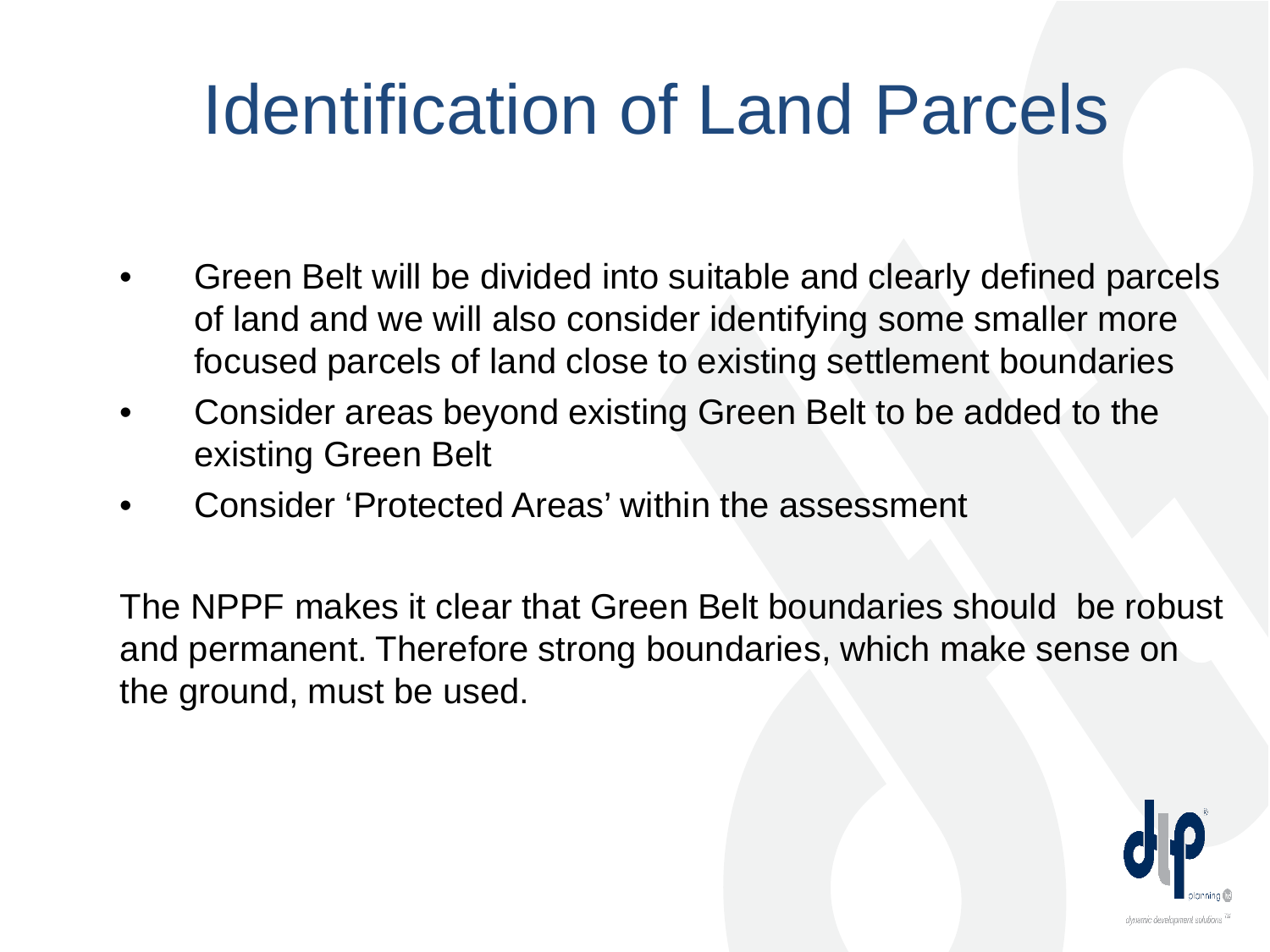| <b>Strong Boundaries</b>               | <b>Moderate to Weak Boundaries</b>         |
|----------------------------------------|--------------------------------------------|
| Motorway Main road, particularly with  | Minor or private road with open edge to    |
| hedgerow alongside                     | countryside                                |
| Railway line (in use)                  | Disused railway lines                      |
| Rivers, streams and canals             | <b>Brooks and culverted watercourses</b>   |
| Protected or dense woodland            | Non-protected woodlands, trees and hedges  |
| Protected or tall hedgerows            | Field or open space boundaries, not well   |
|                                        | defined by mature vegetation               |
| Residential, employment or other       | Residential, employment or other           |
| development with strong established    | development with weak or intermediate      |
| boundaries (such as tall walls, mature | established boundaries (such as low walls, |
| vegetation)                            | timber fences, open boundaries or immature |
|                                        | vegetation)                                |
| Prominent topography                   | Power lines                                |
|                                        |                                            |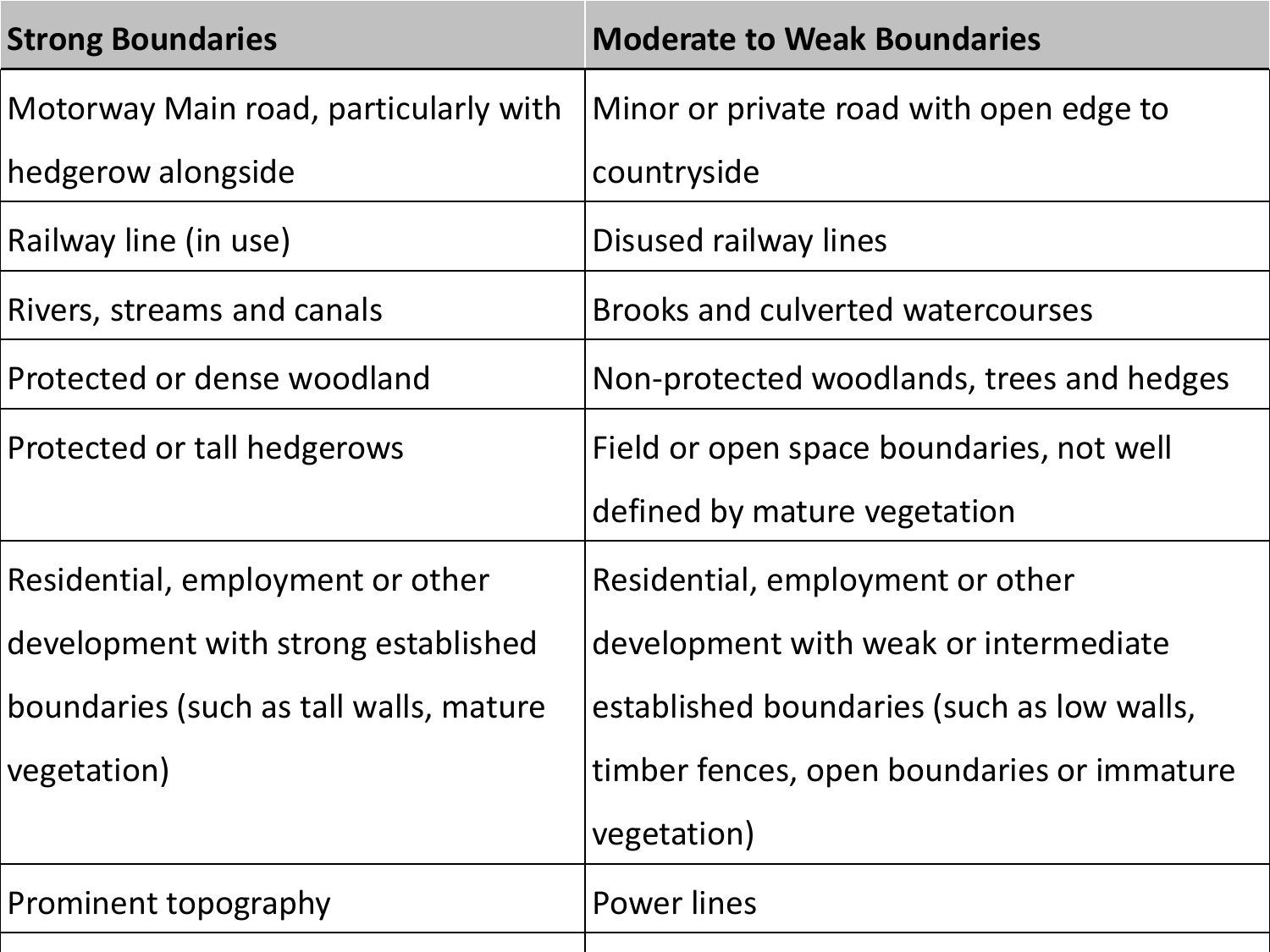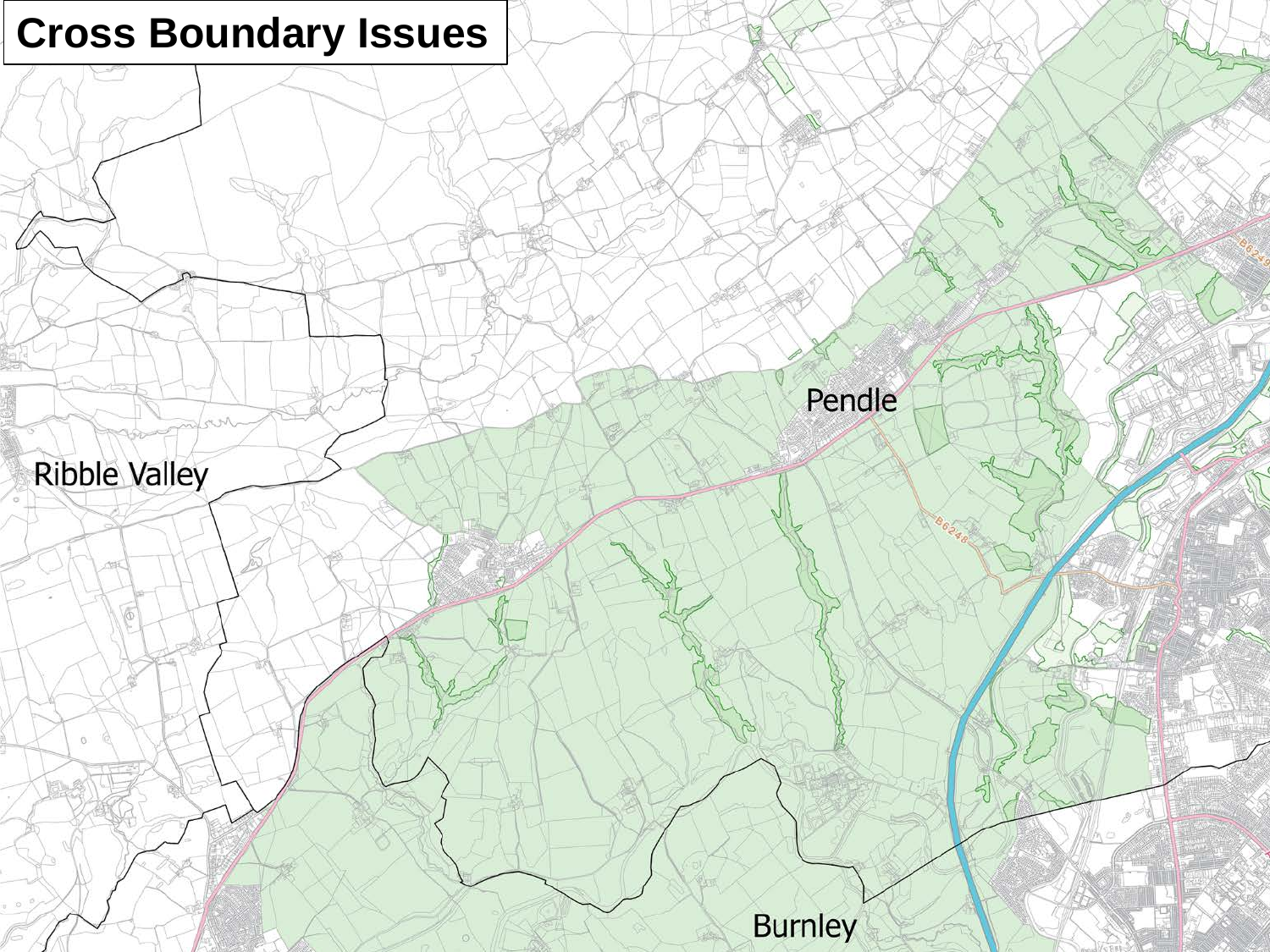## Identification of Land Parcels

**Method for implementing the criteria**



dynamic development solutions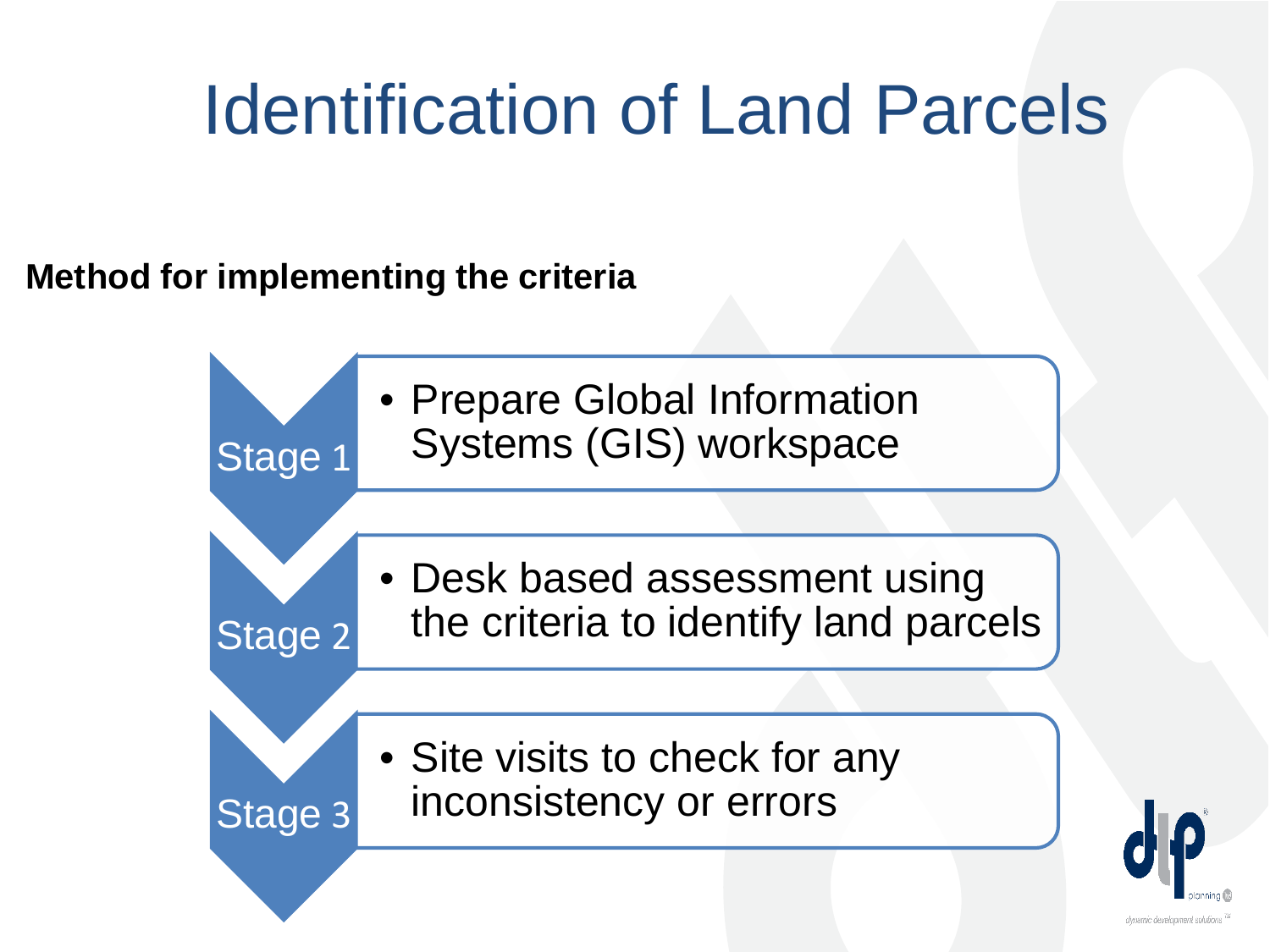# Appraisal of Land Parcels

A clear and transparent appraisal methodology of Green Belt parcels is essential. It is important that meaningful conclusions can be reached to the relative value of each land parcel.

Green Belt purposes which will be assessed are:

- 1. To check the unrestricted sprawl of large built-up areas
- 2. To prevent neighbouring towns from merging into one another
- 3. To assist in safeguarding the countryside from encroachment
- 4. To preserve the setting and special character of historic towns *Purpose 5 to assist in urban regeneration will not be assessed*

For each land parcel its ability to accommodate development will assessed against these 4 purposes.

Each purpose is split into four categories

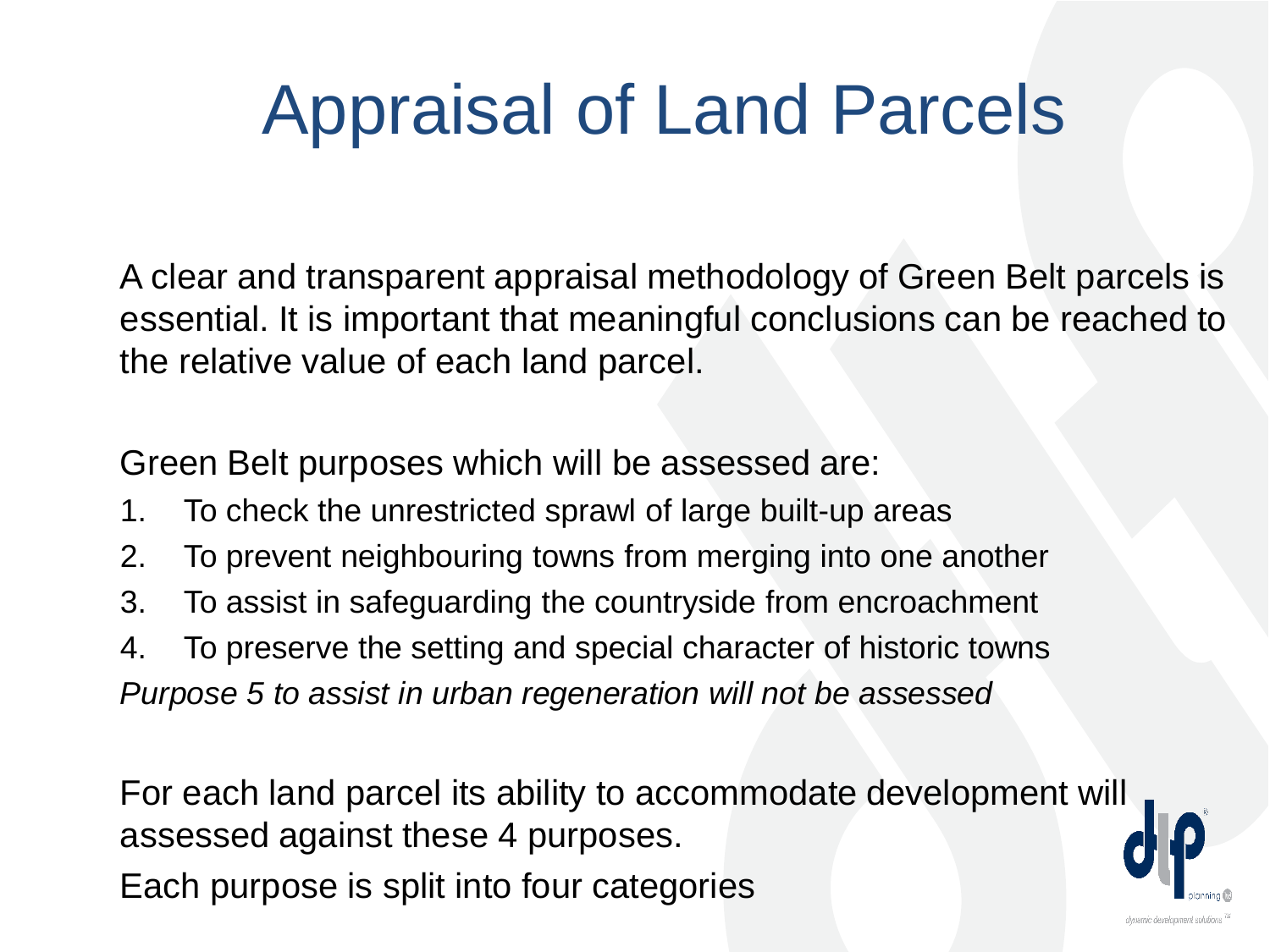## Appraisal of Land Parcels

#### **Critical Importance**

Fundamental to the purpose and justifies continued retention

#### **Major Importance**

Considerable importance where development would conflict significantly

Green Belt Purpose

#### **Moderate Importance**

Modest importance where development would conflict substantially

#### **Slight Importance**

Minor importance, where development would have limited or no discernible conflict

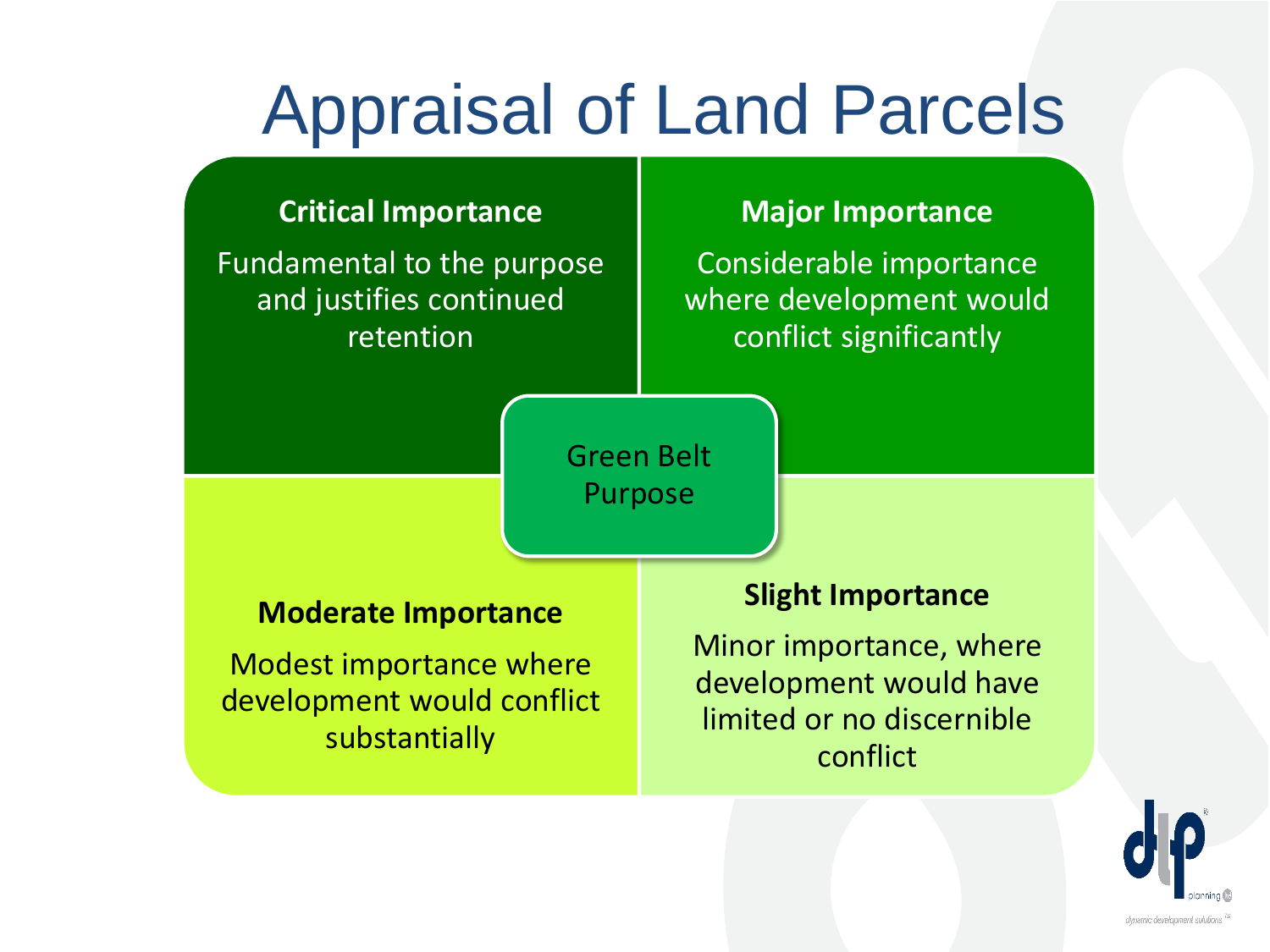- 1) Does the parcel directly abut the outer edge of the defined settlements, or is it very close to it? Is it part of a wider group of parcels that directly act to prevent urban sprawl?
- 2) Does the Green Belt prevent another settlement being absorbed into the large built-up area?
- 3) What is the physical gap between the settlement edge of the parcel and the urban edge of the defined settlements? (I.e. is there a broad gap or is it narrow at this point?)
- 4) What would be the remaining gap if the land is developed?
- 5) Would development represent an outward extension of the urban area, result in a physical connection between urban areas or lead to the danger of a subsequent coalescence between such settlements?
- 6) If released from the Green Belt could enduring long-term settlement boundaries be established?

| <b>Critical importance to</b>                                                                    |                              | Land where development would conflict fundamentally with Green Belt purpose.                                                                                                                                                                                                                                                                                                                                        |
|--------------------------------------------------------------------------------------------------|------------------------------|---------------------------------------------------------------------------------------------------------------------------------------------------------------------------------------------------------------------------------------------------------------------------------------------------------------------------------------------------------------------------------------------------------------------|
| <b>Green Belt Purpose</b><br>Continued inclusion within<br>Green Belt of paramount<br>importance | <b>Critical</b>              | The land provides a distinct, well-defined threshold between the urban areas within Pendle/other built<br>$\bullet$<br>up area(s) in adjacent districts, and provides strong containment that prevents the perception of<br>'sprawl'.                                                                                                                                                                               |
|                                                                                                  |                              | There are no alternative strong physical/landscape boundaries further from the edge of the urban area<br>$\bullet$<br>that would perform a similar role in containing growth and ensuring a 'good fit' for development -<br>strategic level of development would lead to perception of uncontained growth.                                                                                                          |
|                                                                                                  |                              | The land may/may not be affected already by the existing physical/visual presence of the urban areas<br>$\bullet$<br>and may have a varied character.                                                                                                                                                                                                                                                               |
| <b>Major importance to</b>                                                                       |                              | Land where development would conflict significantly with Green Belt purpose.                                                                                                                                                                                                                                                                                                                                        |
| <b>Green Belt Purpose</b>                                                                        |                              | The land abuts the urban areas, although its character may be influenced by it.<br>$\bullet$                                                                                                                                                                                                                                                                                                                        |
| Continued inclusion within<br>Green Belt of major<br>importance                                  | Major                        | Strategic level of development has potential to create perception of poorly contained growth, although<br>$\bullet$<br>other limited physical/landscape boundaries may exist further from the urban edge that could define and<br>contain growth and prevent the perception of 'sprawl' (although these may require reinforcement to<br>achieve a well-defined limit to development and a new Green Belt boundary). |
| Moderate importance to                                                                           |                              | Land where development would conflict <b>substantially</b> with Green Belt purpose.                                                                                                                                                                                                                                                                                                                                 |
| <b>Green Belt Purpose</b><br>Continued inclusion within<br>Green Belt of moderate<br>importance  | <b>Moderate</b>              | The land provides some containment of the urban area although it is substantially influenced by its<br>$\bullet$<br>presence and related features/land uses leading to a poorly defined edge, or it may be distant from the<br>urban edge and therefore contribute less to the purpose (other land closer to the urban edge performs<br>the function of containment).                                               |
| Slight/Negligible                                                                                | Slight/<br><b>Negligible</b> | Land where development would have <b>limited</b> impact on this purpose of Green Belt.                                                                                                                                                                                                                                                                                                                              |
| importance to Green Belt<br><b>Purpose</b>                                                       |                              | The land is physically and visually dominated by/related to the urban areas and already perceived to be<br>$\bullet$<br>part of/or closely related to the built form, giving a poorly defined edge and perception of 'sprawl'.                                                                                                                                                                                      |
| Continued inclusion within<br>Green Belt of<br>minor/negligible importance                       |                              | Development may allow opportunities for enhancement of degraded land and the definition of a stronger<br>$\bullet$<br>long-term Green Belt boundary.<br>dynamic development solutions iM                                                                                                                                                                                                                            |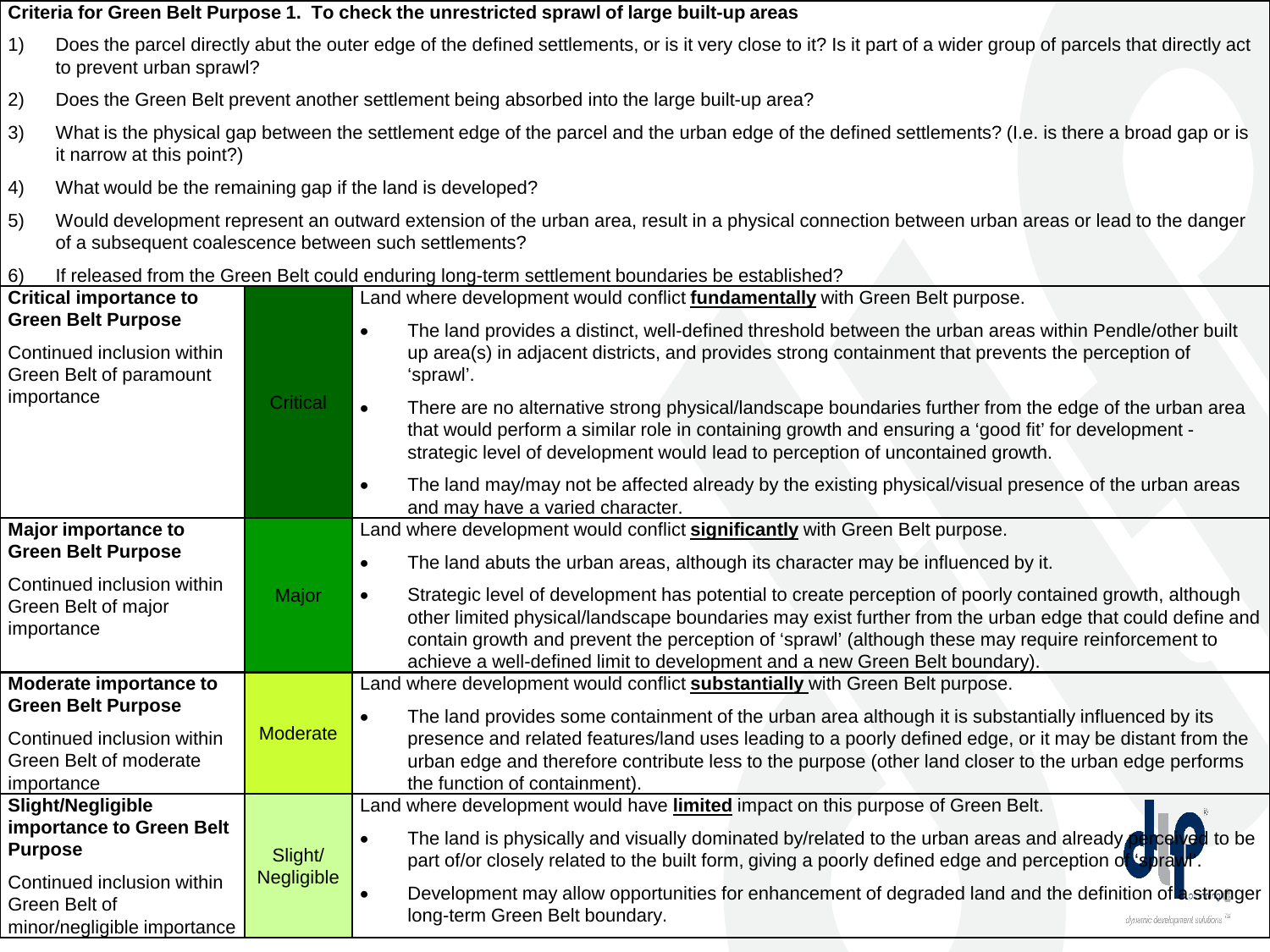- 1) Does the parcel directly abut the outer edge of the defined settlements, or is it very close to it? Is it part of a wider group of parcels that directly act to prevent urban sprawl?
- 2) Does the Green Belt prevent another settlement being absorbed into the large built-up area?
- 3) What is the physical gap between the settlement edge of the parcel and the urban edge of the defined settlements? (I.e. is there a broad gap or is it narrow at this point?)
- 4) What would be the remaining gap if the land is developed?
- 5) Would development represent an outward extension of the urban area, result in a physical connection between urban areas or lead to the danger of a subsequent coalescence between such settlements?
- 6) If released from the Green Belt could enduring long-term settlement boundaries be established?

#### **Critical importance to Green Belt Purpose Continued** inclusion within Green Belt of paramount importance **Critical**

Land where development would conflict **fundamentally** with Green Belt purpose.

- The land provides a distinct, well-defined threshold between the urban areas within Pendle/other built up area(s) in adjacent districts, and provides strong containment that prevents the perception of 'sprawl'.
- There are no alternative strong physical/landscape boundaries further from the edge of the urban area that would perform a similar role in containing growth and ensuring a 'good fit' for development strategic level of development would lead to perception of uncontained growth.
- The land may/may not be affected already by the existing physical/visual presence of the urban areas and may have a varied character.

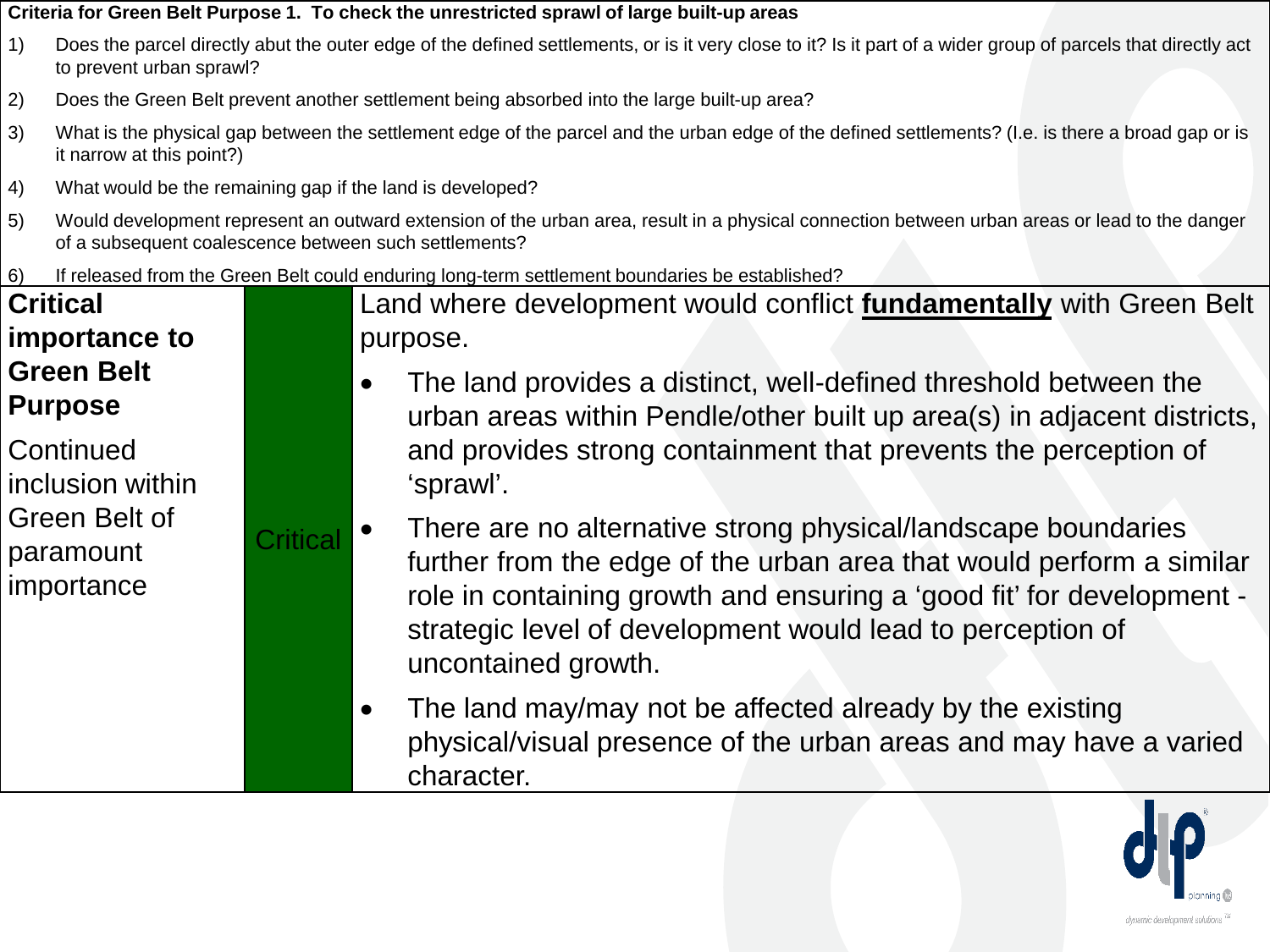- 1) Does the parcel directly abut the outer edge of the defined settlements, or is it very close to it? Is it part of a wider group of parcels that directly act to prevent urban sprawl?
- 2) Does the Green Belt prevent another settlement being absorbed into the large built-up area?
- 3) What is the physical gap between the settlement edge of the parcel and the urban edge of the defined settlements? (I.e. is there a broad gap or is it narrow at this point?)
- 4) What would be the remaining gap if the land is developed?

Major

- 5) Would development represent an outward extension of the urban area, result in a physical connection between urban areas or lead to the danger of a subsequent coalescence between such settlements?
- 6) If released from the Green Belt could enduring long-term settlement boundaries be established?

#### **Major importance to Green Belt Purpose**

**Continued** inclusion within Green Belt of major importance

Land where development would conflict **significantly** with Green Belt purpose.

- The land abuts the urban areas, although its character may be influenced by it.
- Strategic level of development has potential to create perception of poorly contained growth, although other limited physical/landscape boundaries may exist further from the urban edge that could define and contain growth and prevent the perception of 'sprawl' (although these may require reinforcement to achieve a well-defined limit to development and a new Green Belt boundary).

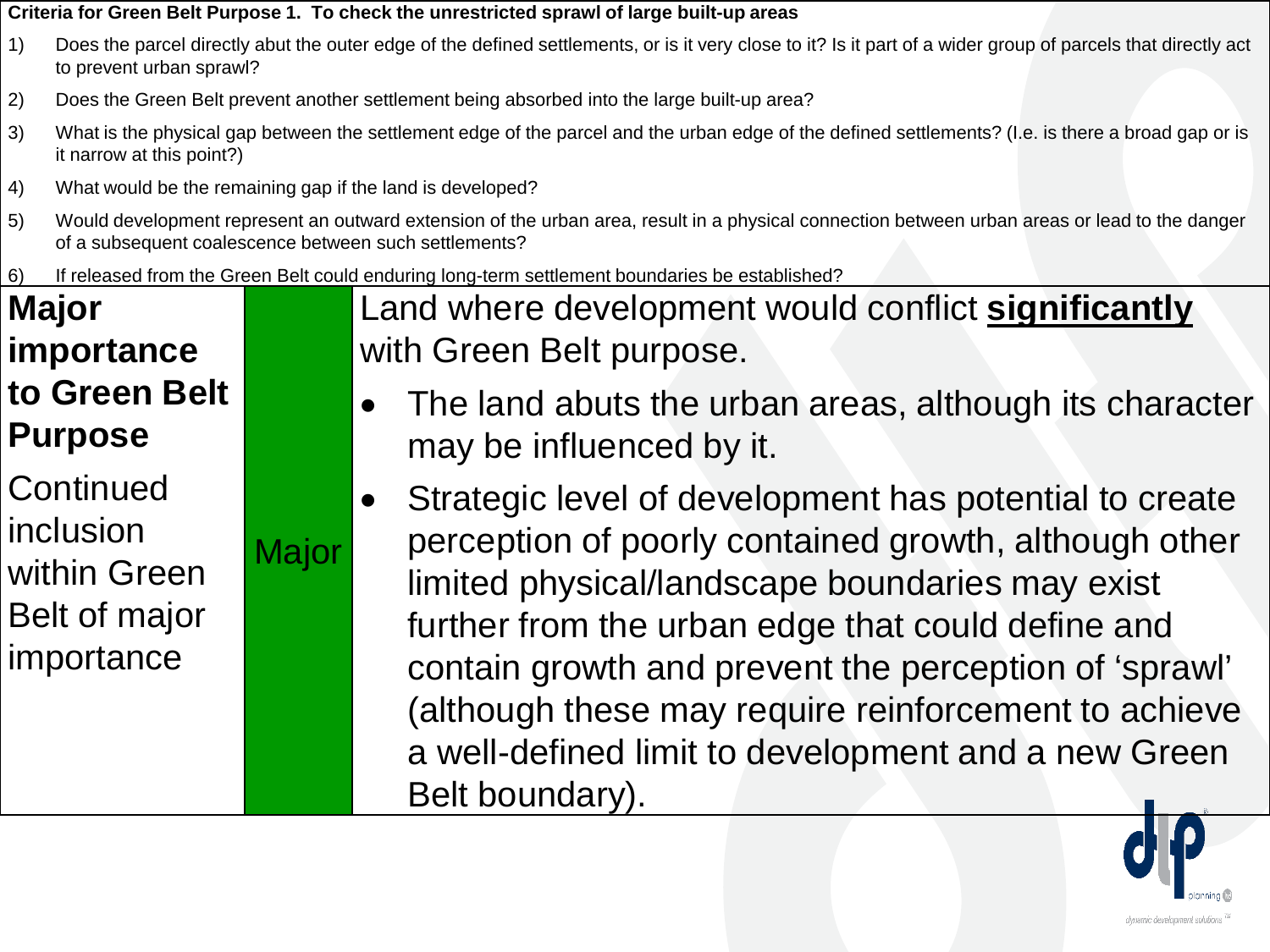- 1) Does the parcel directly abut the outer edge of the defined settlements, or is it very close to it? Is it part of a wider group of parcels that directly act to prevent urban sprawl?
- 2) Does the Green Belt prevent another settlement being absorbed into the large built-up area?
- 3) What is the physical gap between the settlement edge of the parcel and the urban edge of the defined settlements? (I.e. is there a broad gap or is it narrow at this point?)
- 4) What would be the remaining gap if the land is developed?

Moderate

Moderate

- 5) Would development represent an outward extension of the urban area, result in a physical connection between urban areas or lead to the danger of a subsequent coalescence between such settlements?
- 6) If released from the Green Belt could enduring long-term settlement boundaries be established?

**Moderate importance to Green Belt Purpose Continued** inclusion within Green Belt of moderate importance

Land where development would conflict **substantially** with Green Belt purpose.

The land provides some containment of the urban area although it is substantially influenced by its presence and related features/land uses leading to a poorly defined edge, or it may be distant from the urban edge and therefore contribute less to the purpose (other land closer to the urban edge performs the function of containment).

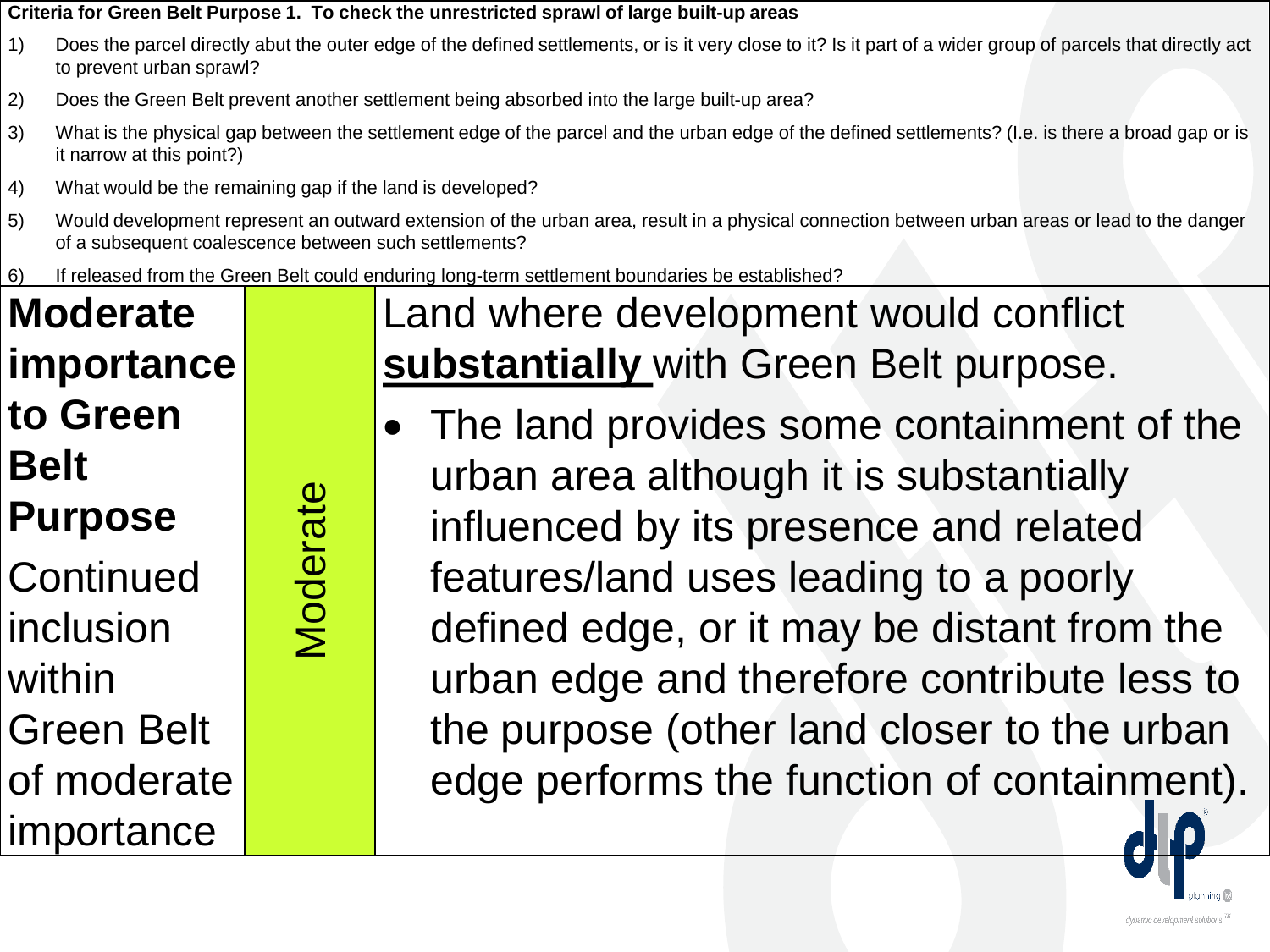- 1) Does the parcel directly abut the outer edge of the defined settlements, or is it very close to it? Is it part of a wider group of parcels that directly act to prevent urban sprawl?
- 2) Does the Green Belt prevent another settlement being absorbed into the large built-up area?
- 3) What is the physical gap between the settlement edge of the parcel and the urban edge of the defined settlements? (I.e. is there a broad gap or is it narrow at this point?)
- 4) What would be the remaining gap if the land is developed?
- 5) Would development represent an outward extension of the urban area, result in a physical connection between urban areas or lead to the danger of a subsequent coalescence between such settlements?
- 6) If released from the Green Belt could enduring long-term settlement boundaries be established?



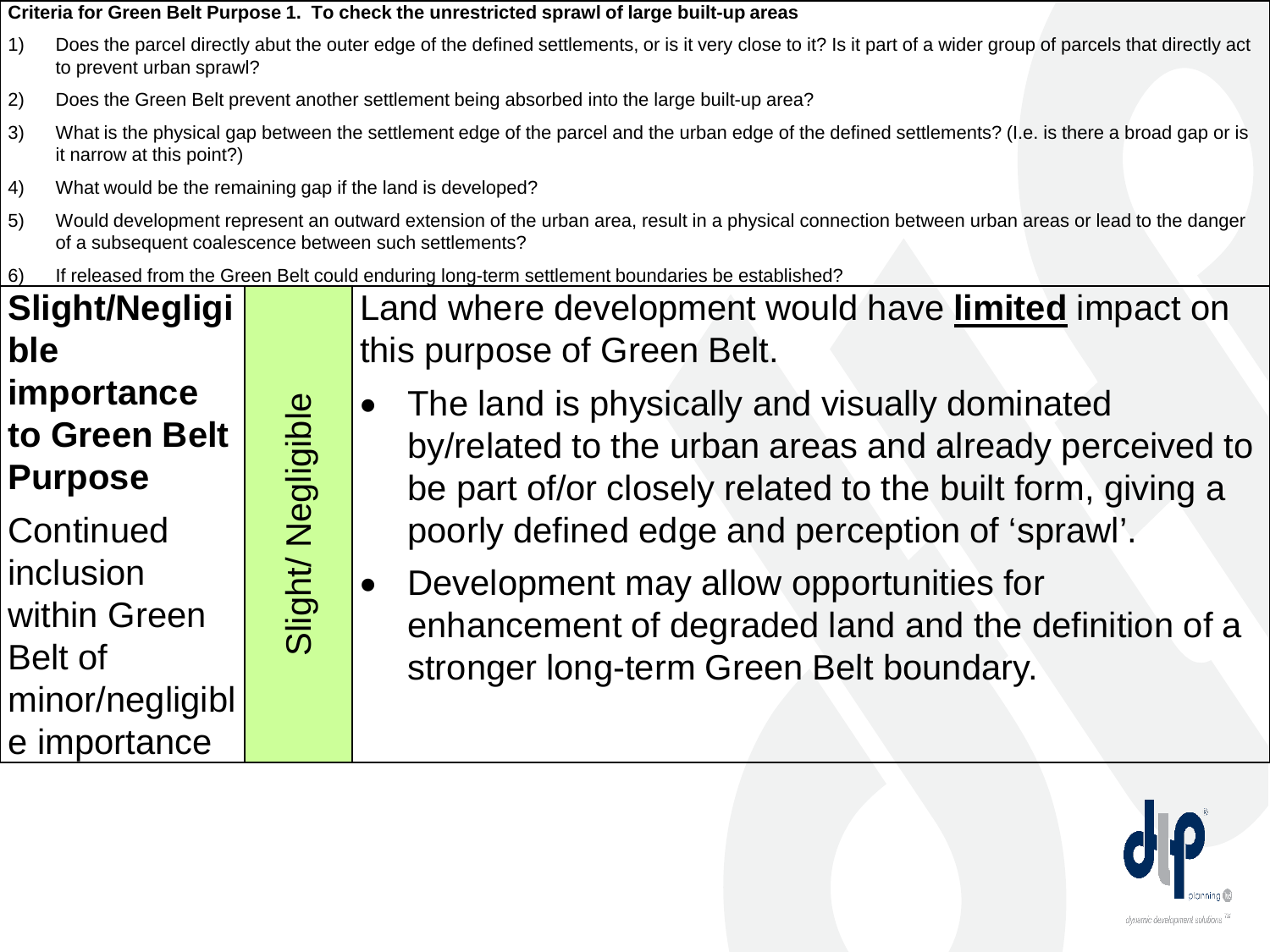# Appraisal of Land Parcels

#### **Method for implementing the assessment**



dynamic development solutions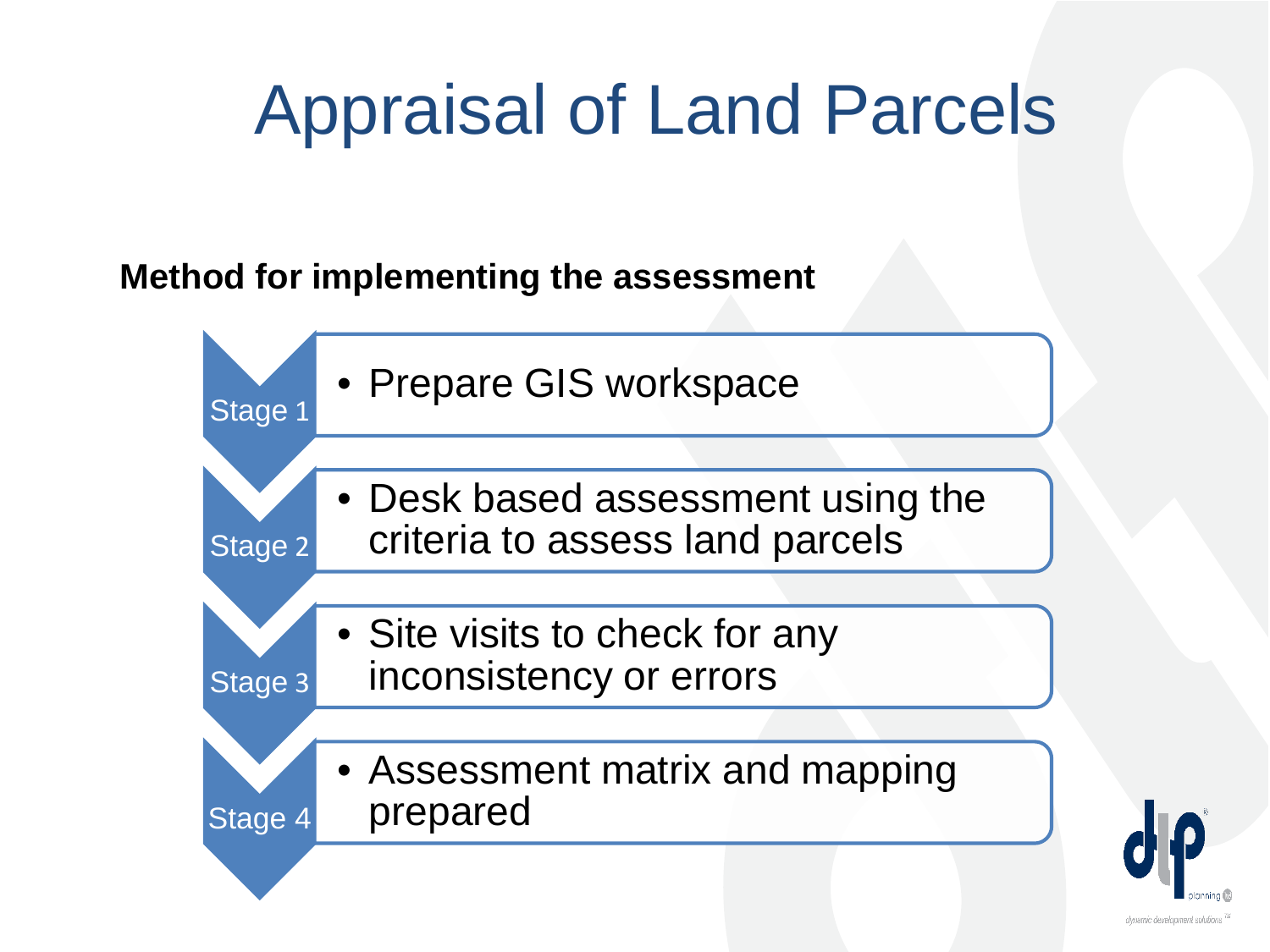# Workshop Exercise

Using the criteria for Green Belt boundaries we want you to:

- 1. Define land parcels in the existing Green Belt
- 2. Define land parcels which could be used as safeguarded land
- 3. Define areas which could be designated as new areas of Green Belt

Consider how strong the boundaries are according to the criteria

How strong is the existing Green Belt boundary around the urban area, could it be changed

What about parcels close to the administrative boundary